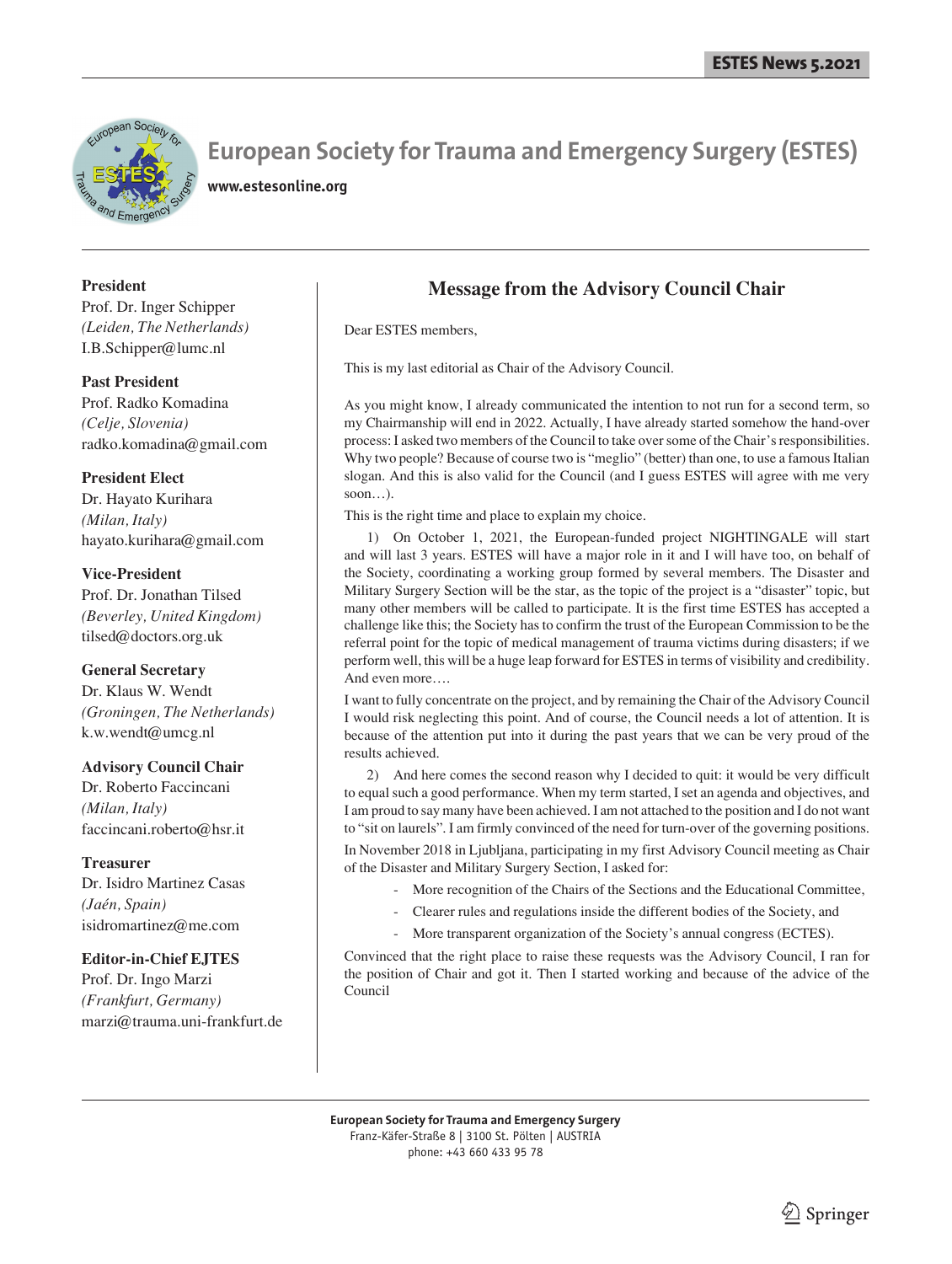

**European Society for Trauma and Emergency Surgery (ESTES)**

**www.estesonline.org**

- A proposal for an enlargement of the Board to include the Sections and Committee Chairs is under evaluation.
- A revision of the bylaws is in process and I am sure it will be presented to the General Assembly during the next ECTES 2022 in Oslo.
- A standardized, transparent and cooperative way to organize ECTES remains an open issue, but I am confident it will be resolved soon, taking advantage of the work from Oslo's organizing committee, where different stakeholders have been involved since the beginning in a very constructive way.

I would also like to express my gratitude…

#### *To my friend Itamar Ashkenazi:*

We shared years of work together inside MRMI&D, Disaster and Military Surgery Section and Advisory Council and more than this, of true friendship. Ita, I am very thankful because you have been and are my "half-moon" and you know why.

#### *To the members of the Advisory Council:*

It has been exciting to work with you all. I think the Council and the Society is much better today than it was when we started working together. I wish you new challenges to face and the strength to win them.

#### *To ESTES Executive Board members:*

Dear friends, we demonstrated how a governing body of a huge Scientific Society, representing many souls and many interests (and not always aligned), can and shall work to achieve results. We have been able to compose instead of fragmenting and I am very proud to have been part of this extraordinary and fruitful experience.

#### *To Carlos Mesquita:*

We shared a lot of common ideas and objectives and I recognize you have been one of the most inspiring people of my action inside the Executive Board; at one point, you decided you could not keep working inside it and moved outside, while I stayed in; the success achieved prove that I was somehow right, but also that… the merit goes in part to you. And by the way, we are still planning a nice swim together!

#### *Last but not least to my mentor Sten Lennquist:*

In Split in 2009 you opened the door to the world of MRMI, Disaster Medicine and ESTES for me. Because of your inspiring teaching I am today master in Disaster Medicine; part of the most important network in Europe on the education on medical management of major incidents and disasters (MRMI&D International Association); active member of the most important scientific society in Europe in the field of trauma and emergency surgery (ESTES); principal investigator for ESTES in a project where the European Commission recognizes the Society and in particular the Disaster and Military Surgery Section as a unique platform in Europe for the different stakeholders regarding the treatment of victims of mass casualty incidents and disasters. It is a privilege to have sailed, to sail and plan to sail this world with you.

And as His Holiness the Dalai Lama says: "Never give up".

Roberto Faccincani ESTES Advisory Council Chair 2019–2022